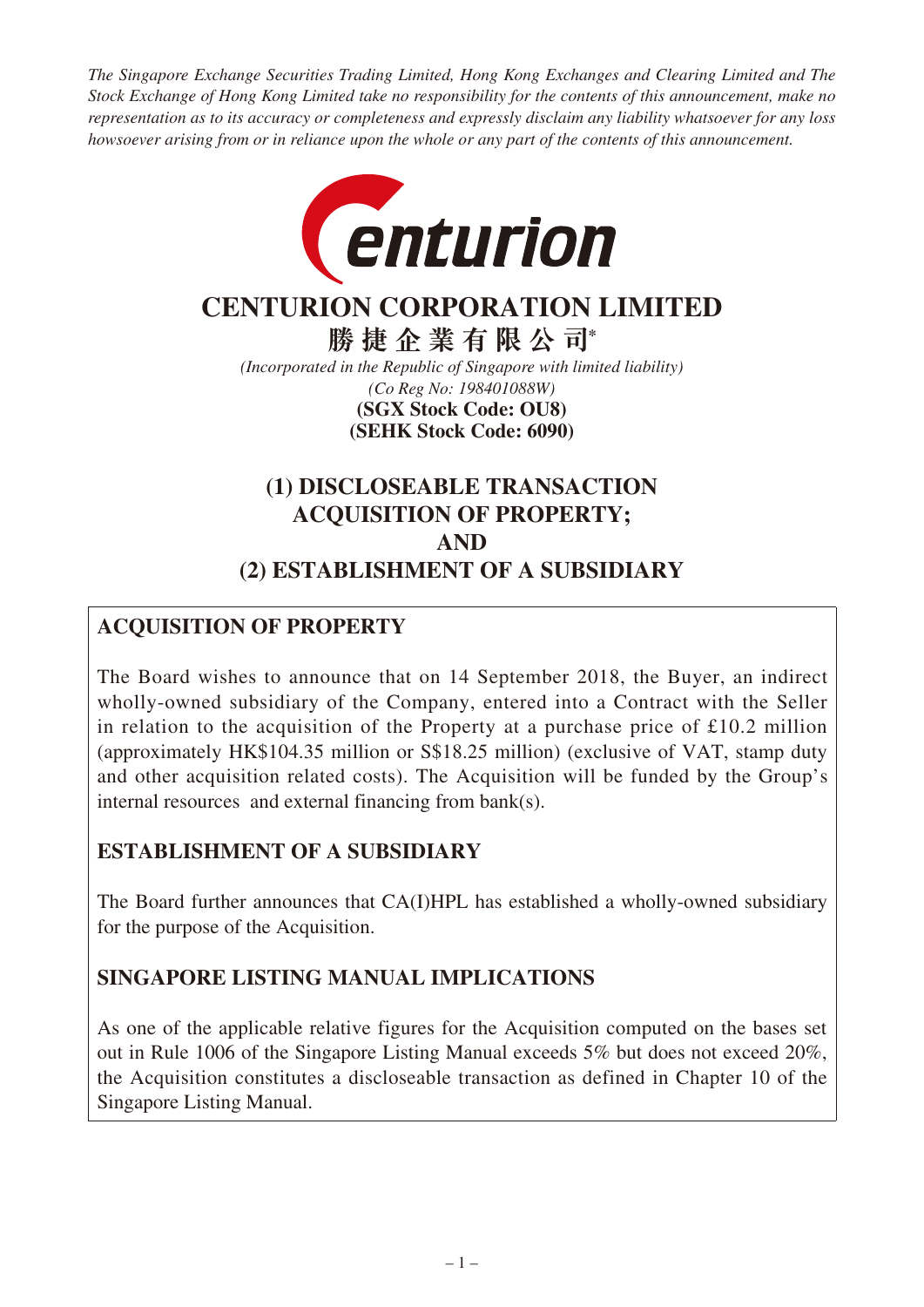# **HONG KONG LISTING RULE IMPLICATIONS**

As one or more of the applicable percentage ratios (as defined under Rule 14.07 of the Listing Rules) in respect of the Acquisition is above 5% but less than 25%, the Acquisition constitutes a discloseable transaction for the Company and is subject to the reporting and announcement requirements under Chapter 14 of the Listing Rules.

## **INTRODUCTION**

The Board wishes to announce that on 14 September 2018, the Buyer, an indirect wholly-owned subsidiary of the Company, entered into a Contract with the Seller in respect of the Acquisition.

## **THE CONTRACT**

| Date:                    | 14 September 2018                                                                                                                                                          |
|--------------------------|----------------------------------------------------------------------------------------------------------------------------------------------------------------------------|
| Buyer:                   | Centurion Investments (JS IX) Ltd, as buyer                                                                                                                                |
| Seller:                  | Sleekmade Property Co. Limited, as seller                                                                                                                                  |
| Property to be acquired: | The freehold property known as Castle Gate Haus, situated at<br>32-44 (even) Castle Gate, Nottingham NG1 7BJ, United<br>Kingdom, registered with the title number NT213863 |

The Buyer will acquire the Property from the Seller at the Purchase Price. On the date of the Contract, a deposit of £510,000 (approximately HK\$5,217,558 or S\$912,288) in cash (being 5% of the Purchase Price) was paid by the Buyer to the Seller's conveyancer to be held as stakeholder for the Seller on the terms that, on Completion, the deposit is transferred from the Seller's conveyancer's account to the Seller with accrued interest. At any time prior to the Completion Date, the Buyer may pay an additional deposit of £510,000 (approximately HK\$5,217,558 or S\$912,288) (being 5% of the Purchase Price) ("**further deposit**") to the Seller. Where the Buyer pays the further deposit, the Completion Date shall be substituted by the Extended Completion Date. The remaining balance of the Purchase Price shall be paid on the Completion Date or the Extended Completion Date, whichever applicable.

The Acquisition will be funded by the Group's internal resources and external financing from bank(s).

The Purchase Price was arrived at after arms' length negotiations between the Seller and the Buyer, on a "willing-buyer", "willing-seller" basis, and taken into account the valuation of the Property at approximately £10.2 million (approximately HK\$104.35 million or S\$18.25 million) based on a valuation appraisal conducted on 8 August 2018 by Cushman and Wakefield UK ("**Property Valuer**"), an independent valuer, commissioned by the Company. The valuation was based on the income capitalization approach taken into consideration both the passing and future rents of the Property.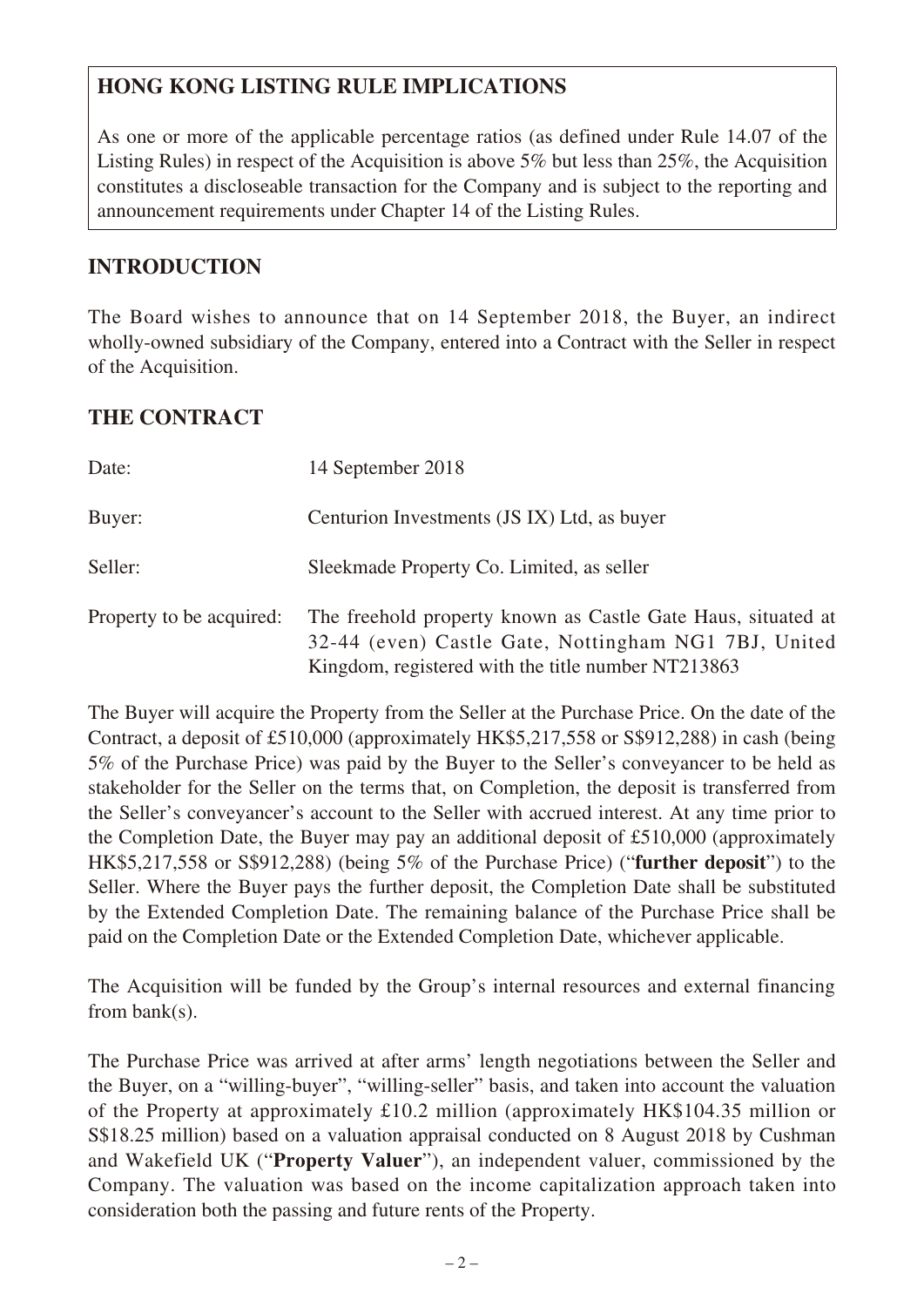## **INFORMATION ON THE GROUP**

The Group owns, develops and manages quality purpose-built workers accommodation assets in Singapore and Malaysia, and student accommodation assets in Singapore, Australia, the United Kingdom and the United States. The Group also manufactures and sells optical disc and related storage products.

#### **INFORMATION ON THE SELLER**

The Seller is a company incorporated and registered in England and Wales (company number: 01924367) whose registered office is at 18 The Ropewalk, Nottingham NG1 5DT, United Kingdom. To the best of the Directors' knowledge, information and belief having made all reasonable enquiry, the Seller and the ultimate beneficial owner of the Seller are third parties independent of the Company and connected persons of the Company.

## **INFORMATION ON THE PROPERTY**

The Property, situated at 32-44 (even) Castle Gate, Nottingham NG1 7BJ, United Kingdom, is currently owned by the Seller.

The Property is a student accommodation asset with 133 bed capacity comprising 69 self-contained studios and 64 en-suite cluster bedrooms. On Completion, it will be managed under the Group's student accommodation brand, **dwell**, by Centurion Student Services (UK) Ltd, which is wholly owned by COIPL and established for the purposes of operating and managing the Group's student accommodation assets in the United Kingdom.

The Property is located within the heart of Nottingham city centre and easily accessible to the top 2 universities in Nottingham, namely, University of Nottingham and Nottingham Trent University. The Property is in close proximity to retailers and food and beverage outlets in the city centre, and is highly accessible with surrounding bus and train services.

## **FINANCIAL EFFECTS OF THE ACQUISITION**

The pro forma financial effects of the Acquisition on the NTA per share, the earnings per share and the share capital of the Company as set out below are presented for illustrative purposes only and do not reflect the future financial position of the Group following Completion. The pro forma financial effects have been prepared based on the audited consolidated financial statements of the Group for FY2017, being the most recently completed financial year.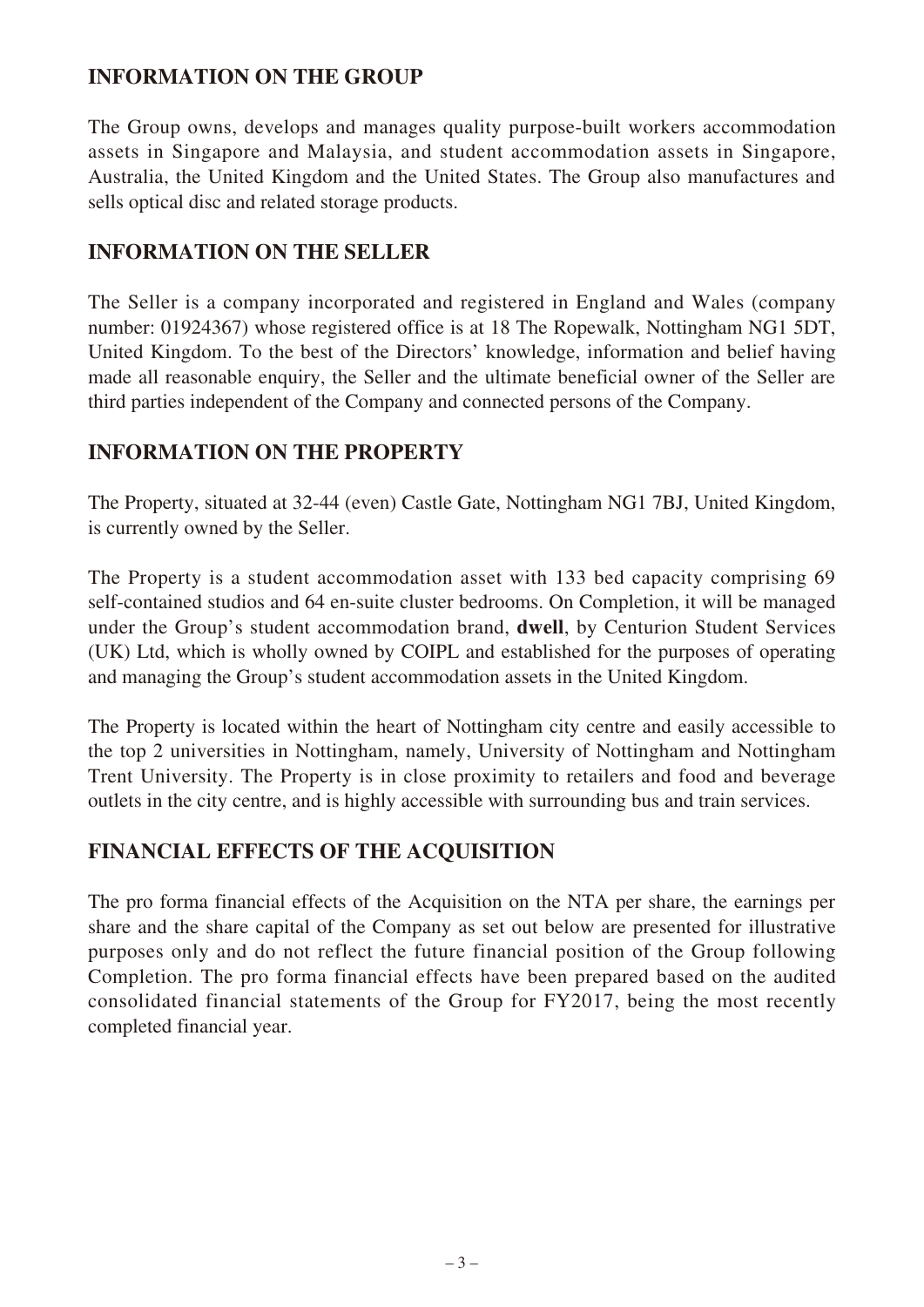# **NTA**

Purely for illustrative purposes only and assuming that the Acquisition had been completed on 31 December 2017, being the end of FY2017, the effect on the NTA per share as at 31 December 2017 is as follows:

|                                 | <b>Before the</b><br><b>Acquisition</b> | After the<br><b>Acquisition</b> |
|---------------------------------|-----------------------------------------|---------------------------------|
| NTA (S\$'000)                   | 462,927                                 | 462,927                         |
| NTA per share (Singapore cents) | 55.06                                   | 55.06                           |

*Note:* Based on a total of 840,778,624 issued ordinary shares (excluding treasury shares) as at 31 December 2017.

#### **Earnings**

Purely for illustrative purposes only and assuming that the Acquisition had been completed on 1 January 2017, being the beginning of FY2017, the effect on the earnings per share for FY2017 is as follows:

|                                               | <b>Before the</b><br><b>Acquisition</b> | After the<br><b>Acquisition</b> |
|-----------------------------------------------|-----------------------------------------|---------------------------------|
| Profit attributable to shareholders (S\$'000) | 31,722                                  | 32,614                          |
| Weighted average number of shares ('000)      | 760,836                                 | 760,836                         |
| Earnings per share (Singapore cents)          | 4.17                                    | 4.29                            |

## **Share Capital**

As no shares will be issued in connection with the Acquisition, the Acquisition will not have any impact on the issued share capital of the Company.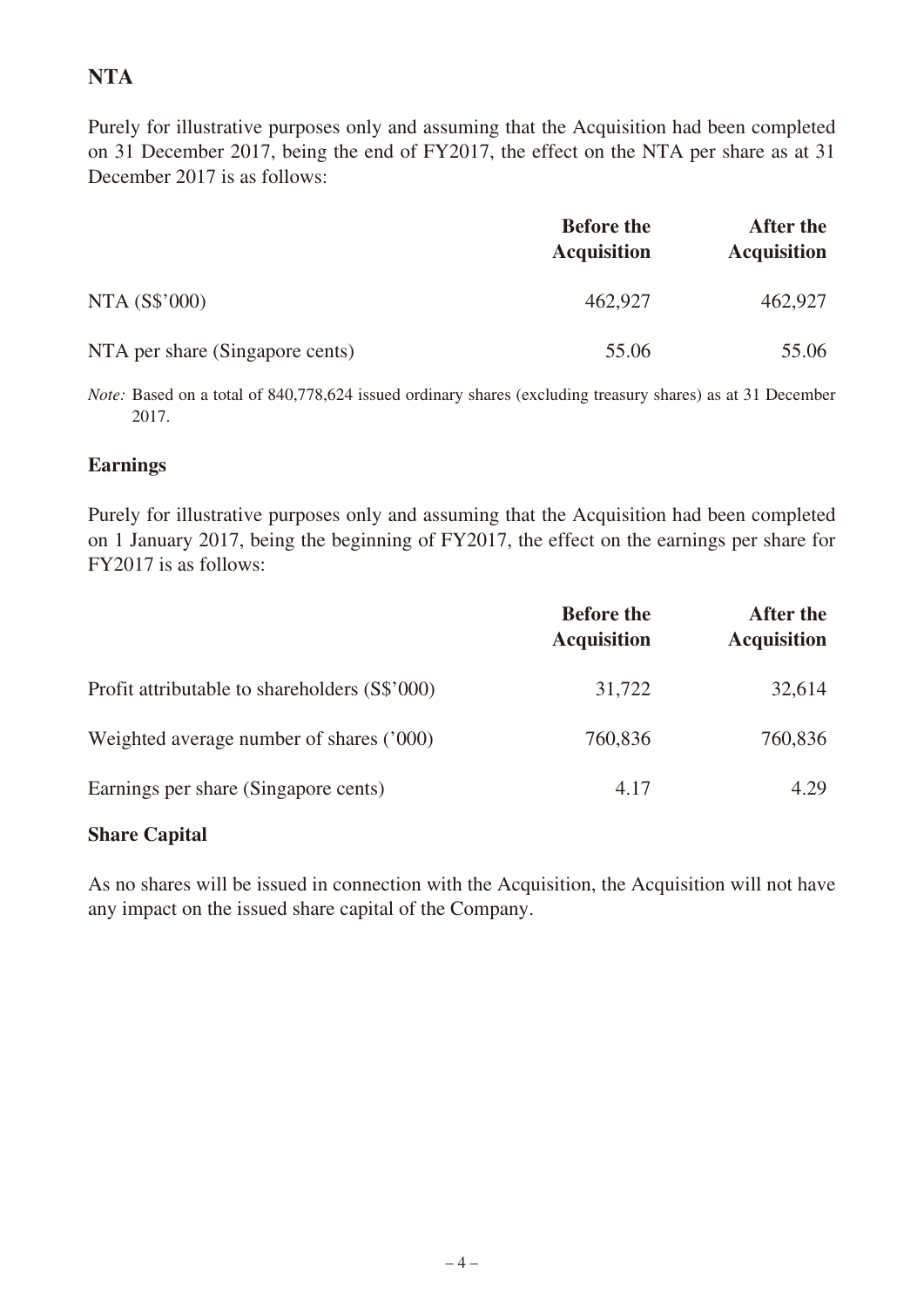#### **RATIONALE AND REASONS FOR AND BENEFITS OF THE ACQUISITION**

The Acquisition is in the ordinary course of business of the Group and in line with the Group's strategy to grow its student accommodation business and to build on the Group's existing student accommodation portfolio globally. The Directors believe that the Acquisition is a good opportunity for the Group to further strengthen its foothold in the United Kingdom.

The Board is of the view that the terms of the Contract and the Acquisition are on normal commercial terms, fair and reasonable and in the interests of the Group and the shareholders of the Company as a whole.

#### **RELATIVE FIGURES UNDER RULE 1006 OF THE SINGAPORE LISTING MANUAL**

The applicable relative figures for the Acquisition computed on the bases set out in Rule 1006 of the Singapore Listing Manual are as follows:

| <b>Rule 1006</b> | <b>Bases</b>                                                                                                                                                                      | <b>Relative Figures</b><br>$(\%)$ |
|------------------|-----------------------------------------------------------------------------------------------------------------------------------------------------------------------------------|-----------------------------------|
| (b)              | Net profits <sup>(1)</sup> attributable to the Property <sup>(2)</sup> compared<br>with the Group's net profits $(3)$                                                             | 2.2                               |
| (c)              | The aggregate value of the consideration for<br>the Acquisition <sup><math>(4)</math></sup> compared with the market<br>capitalisation <sup><math>(5)</math></sup> of the Company | 5.1                               |

#### *Note:*

- (1) Net profits is defined as profit before income tax, minority interests and extraordinary items.
- (2) The net profits attributable to the Property for the six-month period ended 30 June 2018 was approximately £0.31 million (converted to S\$0.55 million or HK\$3.17 million) based on an exchange rate of £1: S\$1.7888 and S\$1: HK\$5.7192.
- (3) Based on the latest announced unaudited consolidated financial statements of the Group for the second quarter and half year ended 30 June 2018, the Group's net profits was approximately S\$25.74 million.
- (4) The Purchase Price was £10.2 million (converted to S\$18.25 million or HK\$104.35 million) based on an exchange rate of £1: S\$1.7888 and S\$1: HK\$5.7192.
- (5) The market capitalisation of the Company is based upon a total number of 840,778,624 ordinary shares in issue (excluding treasury shares) as at 13 September 2018, at the volume-weighted average price of S\$0.4237 per share transacted on 13 September 2018, being the market day preceding the date of the Contract.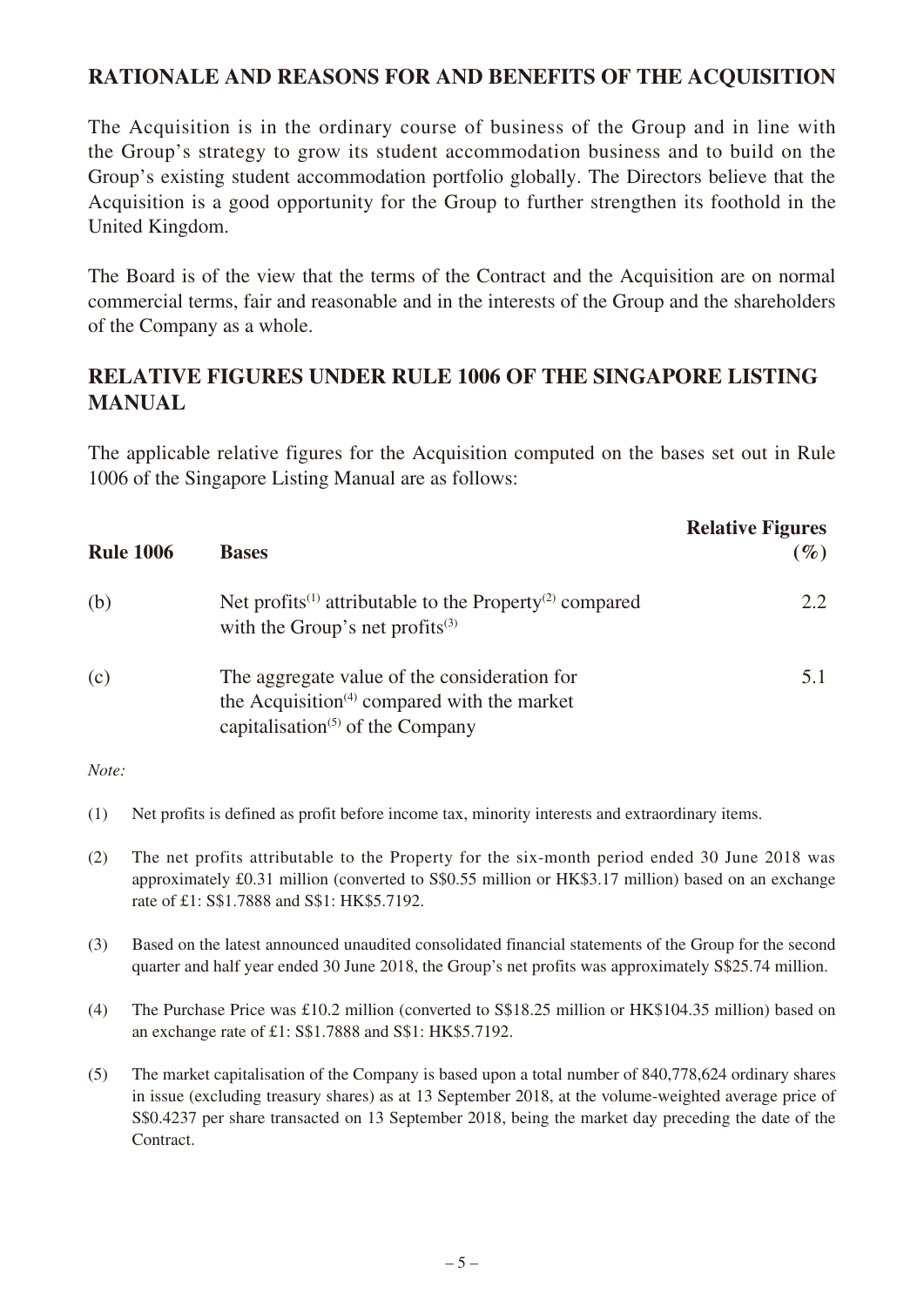#### **RELATIVE FIGURES UNDER RULE 14.58 OF THE LISTING RULES**

|                            |                   | <b>Year ended</b> Year ended |
|----------------------------|-------------------|------------------------------|
|                            |                   | 31 December 31 December      |
|                            | 2016 <sup>1</sup> | $2017^2$                     |
|                            | $\pounds'000$     | $\pounds'000$                |
| Net profit before taxation | 607               | 623                          |
| Net profit after taxation  | 486               | 498                          |

<sup>1</sup> The net profit before taxation was S\$1.09 million (converted to HK\$6.21 million) and net profit after taxation was S\$0.87 million (converted to HK\$4.97 million) based on an exchange rate of £1:S\$1.7888 and S\$1:HK\$5.7192.

<sup>2</sup> The net profit before taxation was S\$1.11 million (converted to HK\$6.37 million) and net profit after taxation was S\$0.89 million (converted to HK\$5.09 million) based on an exchange rate of £1:S\$1.7888 and S\$1:HK\$5.7192.

#### **ESTABLISHMENT OF AN INDIRECT WHOLLY-OWNED SUBSIDIARY**

CA(I)HPL has established a wholly-owned subsidiary known as Centurion Investments (JS IX) Ltd in Jersey, Channel Islands. Information relating to the New Jersey Subsidiary are as follows:

| Name of company:        | Centurion Investments (JS IX) Ltd                                                            |
|-------------------------|----------------------------------------------------------------------------------------------|
| Place of incorporation: | Jersey, Channel Islands                                                                      |
| Principal activity:     | <b>Investment Holding</b>                                                                    |
|                         | Initial issued and paid-up share capital: $\pounds 10,000$ comprising 10,000 ordinary shares |
| Shareholder:            | Centurion Accommodation (I) Holdings Pte. Ltd.                                               |

As at the date of this announcement, the book value and NTA value of the shares of the New Jersey Subsidiary are £10,000 respectively.

The establishment of the New Jersey Subsidiary was funded by internal resources and is not expected to have any material impact on the consolidated NTA and earnings per share of the Company for the current financial year.

The New Jersey Subsidiary was established for the purpose of the Acquisition.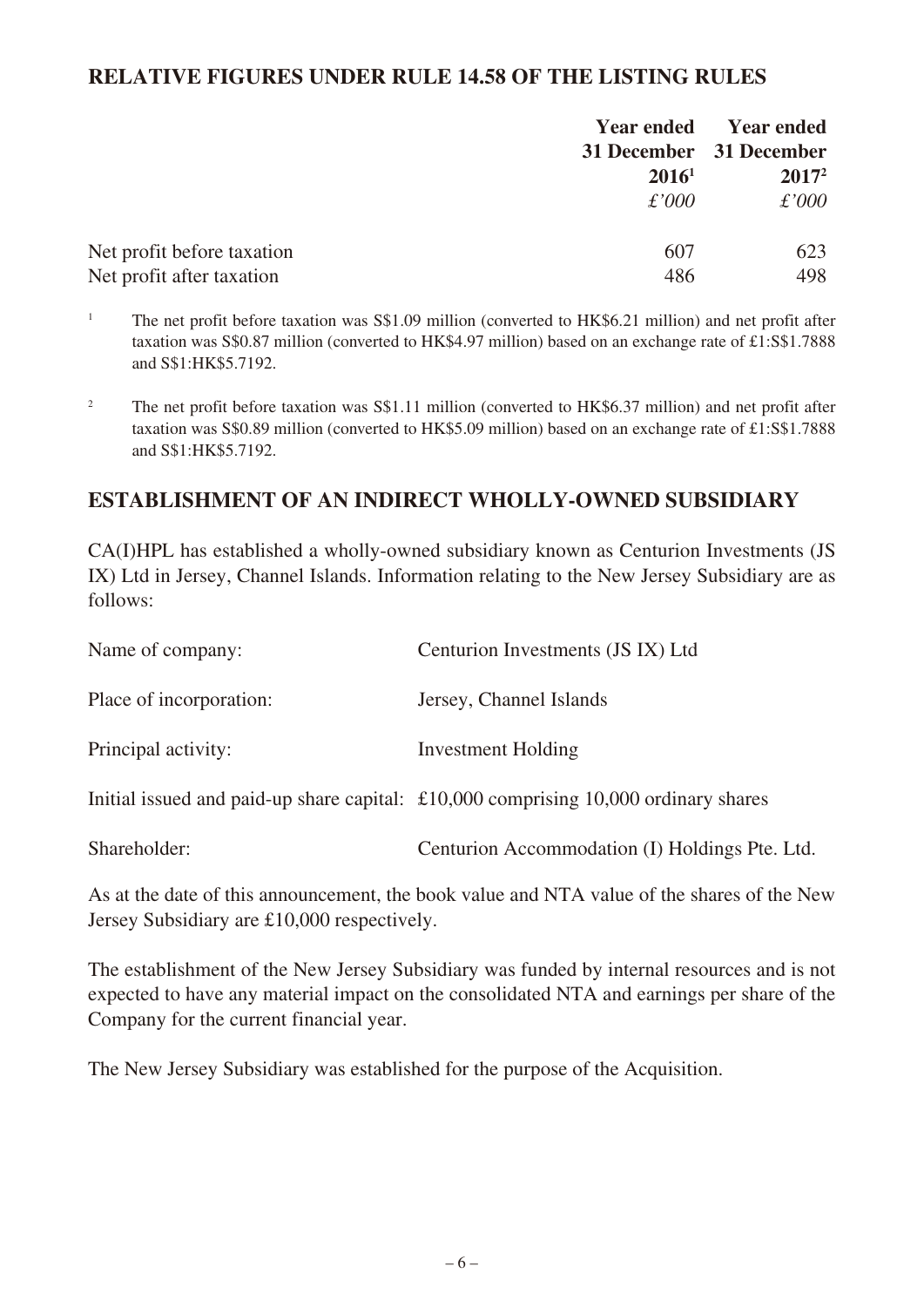#### **INTERESTS OF DIRECTORS AND CONTROLLING SHAREHOLDERS**

Save for their interests in the Company, none of the Directors or controlling shareholders of the Company has any interest, direct or indirect, in the Acquisition and the establishment of the New Jersey Subsidiary.

## **SERVICE CONTRACTS OF DIRECTORS**

No person is proposed to be appointed as a director of the Company in connection with the Acquisition. Accordingly, no service contract is proposed to be entered into between the Company and any such person in connection with the Acquisition.

## **DOCUMENTS AVAILABLE FOR INSPECTION**

Copies of the Contract and valuation report issued by the Property Valuer are available for inspection at 45 Ubi Road 1, #05–01, Singapore 408696 during normal business hours for a period of three (3) months commencing from the date of this announcement.

## **SINGAPORE LISTING MANUAL IMPLICATIONS**

As one of the applicable relative figures for the Acquisition computed on the bases set out in Rule 1006 of the Singapore Listing Manual exceeds 5% but does not exceed 20%, the Acquisition constitutes a discloseable transaction as defined in Chapter 10 of the Singapore Listing Manual.

# **HONG KONG LISTING RULE IMPLICATIONS**

As one or more of the applicable percentage ratios (as defined under Rule 14.07 of the Listing Rules) in respect of the Acquisition is above 5% but less than 25%, the Acquisition constitutes a discloseable transaction for the Company and is subject to the reporting and announcement requirements under Chapter 14 of the Listing Rules.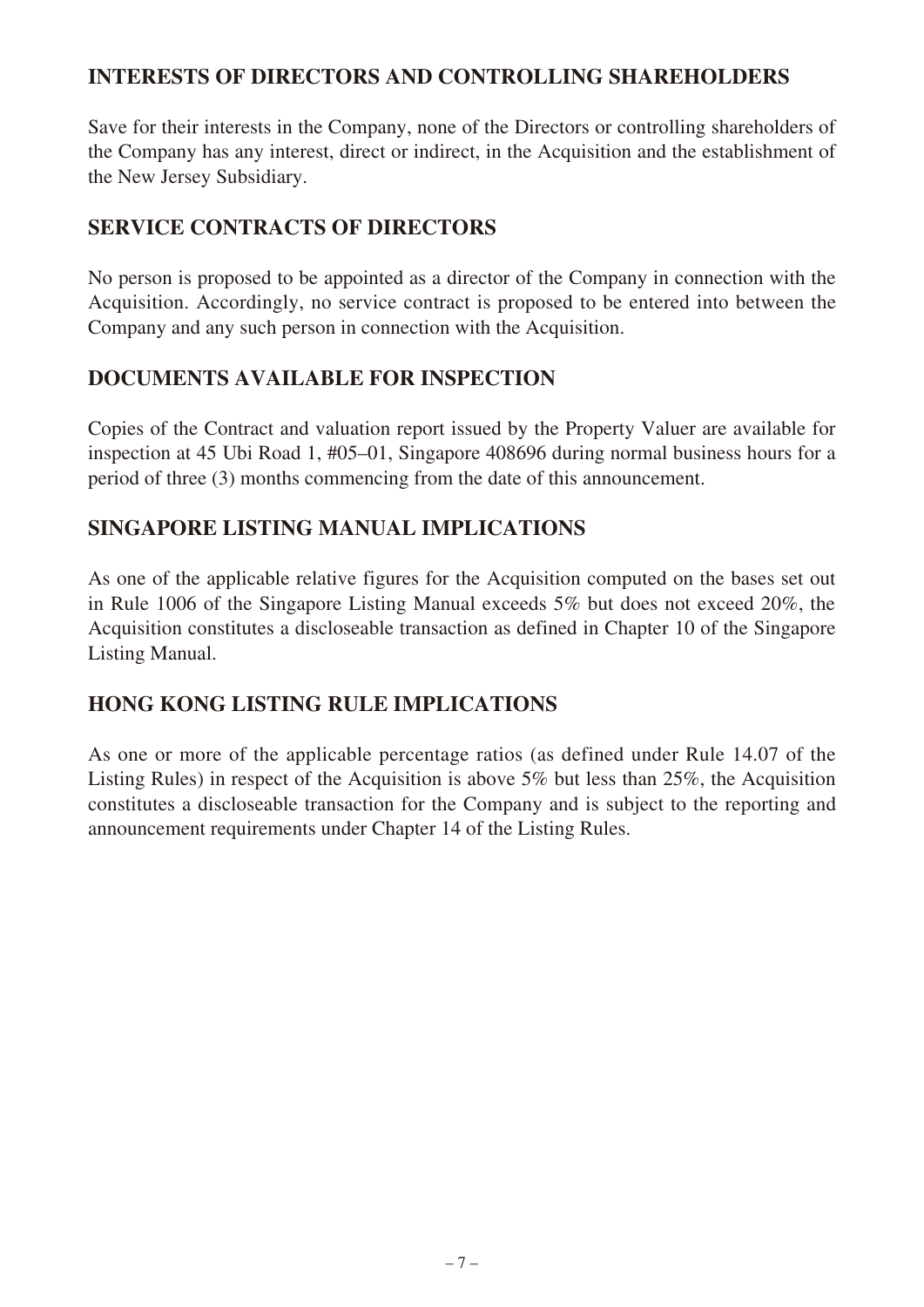# **DEFINITIONS**

In this announcement, unless the context otherwise requires, the following expressions have the following meanings:

| "Acquisition"                          | the proposed acquisition of the Property by the Buyer at a<br>purchase price of £10.2 million (approximately HK\$104.35)<br>million or S\$18.25 million) (exclusive of VAT, stamp duty<br>and other acquisition related costs) pursuant to the terms<br>and conditions of the Contract signed by the Seller and the<br><b>Buyer</b> |
|----------------------------------------|-------------------------------------------------------------------------------------------------------------------------------------------------------------------------------------------------------------------------------------------------------------------------------------------------------------------------------------|
| "Board"                                | the board of Directors                                                                                                                                                                                                                                                                                                              |
| "Buyer" or "New Jersey"<br>Subsidiary" | Centurion Investments (JS IX) Ltd, an indirect wholly-owned<br>subsidiary of the Company                                                                                                                                                                                                                                            |
| "CA(I)HPL"                             | Centurion Accommodation (I) Holdings Pte. Ltd., a<br>wholly-owned subsidiary of COIPL, which is in turn<br>wholly owned by the Company                                                                                                                                                                                              |
| "COIPL"                                | Centurion Overseas Investments Pte. Ltd., a wholly-owned<br>subsidiary of the Company                                                                                                                                                                                                                                               |
| "Company"                              | Centurion Corporation Limited, a company incorporated<br>in the Republic of Singapore with limited liability and<br>the shares of which are listed on the Main Board of the<br>SGX-ST (stock code: OU8) and the Main Board of the<br>Stock Exchange (stock code: 6090)                                                              |
| "Completion"                           | completion of the Acquisition pursuant to the terms of the<br>Contract                                                                                                                                                                                                                                                              |
| "Completion Date"                      | 12 October 2018 (being the date 20 working days following<br>the date of the Contract)                                                                                                                                                                                                                                              |
| "Contract"                             | the agreement dated 14 September 2018 in relation to the<br>Property                                                                                                                                                                                                                                                                |
| "Director(s)"                          | the director(s) of the Company                                                                                                                                                                                                                                                                                                      |
| "Extended Completion Date"             | 9 November 2018 (being the date 20 working days<br>following the Completion Date)                                                                                                                                                                                                                                                   |
| "FY2017"                               | the financial year ended 31 December 2017                                                                                                                                                                                                                                                                                           |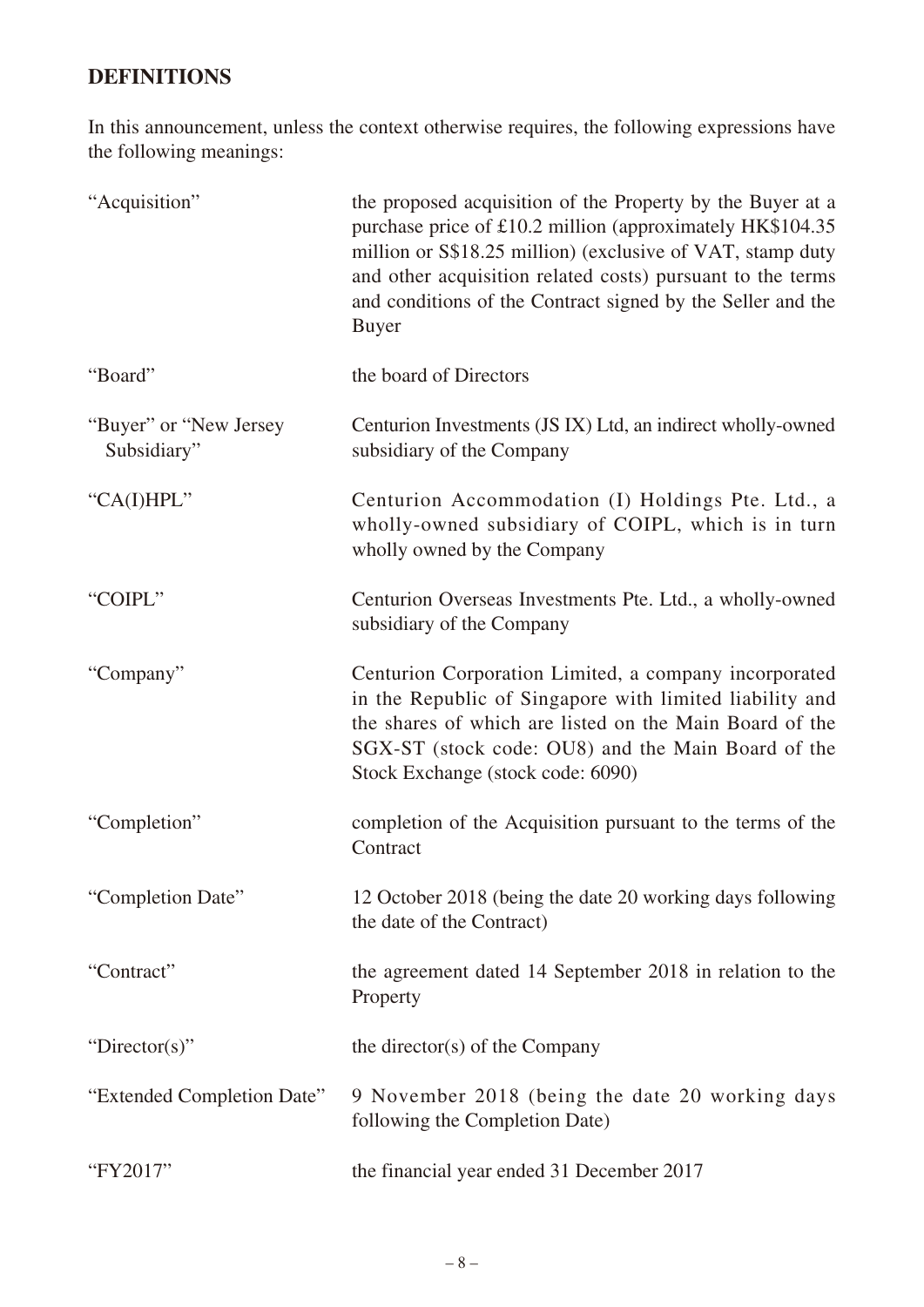| "Group"                        | the Company together with its subsidiaries and associated<br>companies                                                                                                                                        |
|--------------------------------|---------------------------------------------------------------------------------------------------------------------------------------------------------------------------------------------------------------|
| "HK\$" or "HKD"                | Hong Kong dollars, the lawful currency of Hong Kong                                                                                                                                                           |
| "Hong Kong"                    | the Hong Kong Special Administrative Region of the<br>People's Republic of China                                                                                                                              |
| "Independent Third Party(ies)" | person(s) or company(ies) which is/are not connected<br>person(s) (as defined in the Listing Rules) of the Company                                                                                            |
| "Listing Rules"                | the Rules Governing the Listing of Securities on the Stock<br>Exchange                                                                                                                                        |
| "Main Board"                   | the Stock Exchange (excluding the option market) operated<br>by the Stock Exchange which is independent from and<br>operated in parallel with GEM                                                             |
| "NTA"                          | net tangible assets                                                                                                                                                                                           |
| "Property"                     | the freehold property known as Castle Gate Haus, situated<br>at 32–44 (even) Castle Gate, Nottingham NG1 7BJ, United<br>Kingdom, registered with the title number NT213863                                    |
| "Purchase Price"               | the purchase price for the acquisition of the Property<br>being £10.2 million (approximately HK\$104.35 million or<br>S\$18.25 million) (exclusive of VAT, stamp duty and other<br>acquisition related costs) |
| "S\$" or "SGD"                 | Singapore dollars, the lawful currency of the Republic of<br>Singapore                                                                                                                                        |
| "Seller"                       | Sleekmade Property Co. Limited, a company incorporated<br>and registered in England and Wales (company number:<br>01924367) and an Independent Third Party                                                    |
| "SGX-ST"                       | Singapore Exchange Securities Trading Limited                                                                                                                                                                 |
| "Singapore Listing Manual"     | the listing manual of the SGX-ST                                                                                                                                                                              |
| "Stock Exchange"               | The Stock Exchange of Hong Kong Limited                                                                                                                                                                       |
| "United Kingdom"               | the United Kingdom of Great Britain, Northern Ireland,<br>Scotland and Wales                                                                                                                                  |